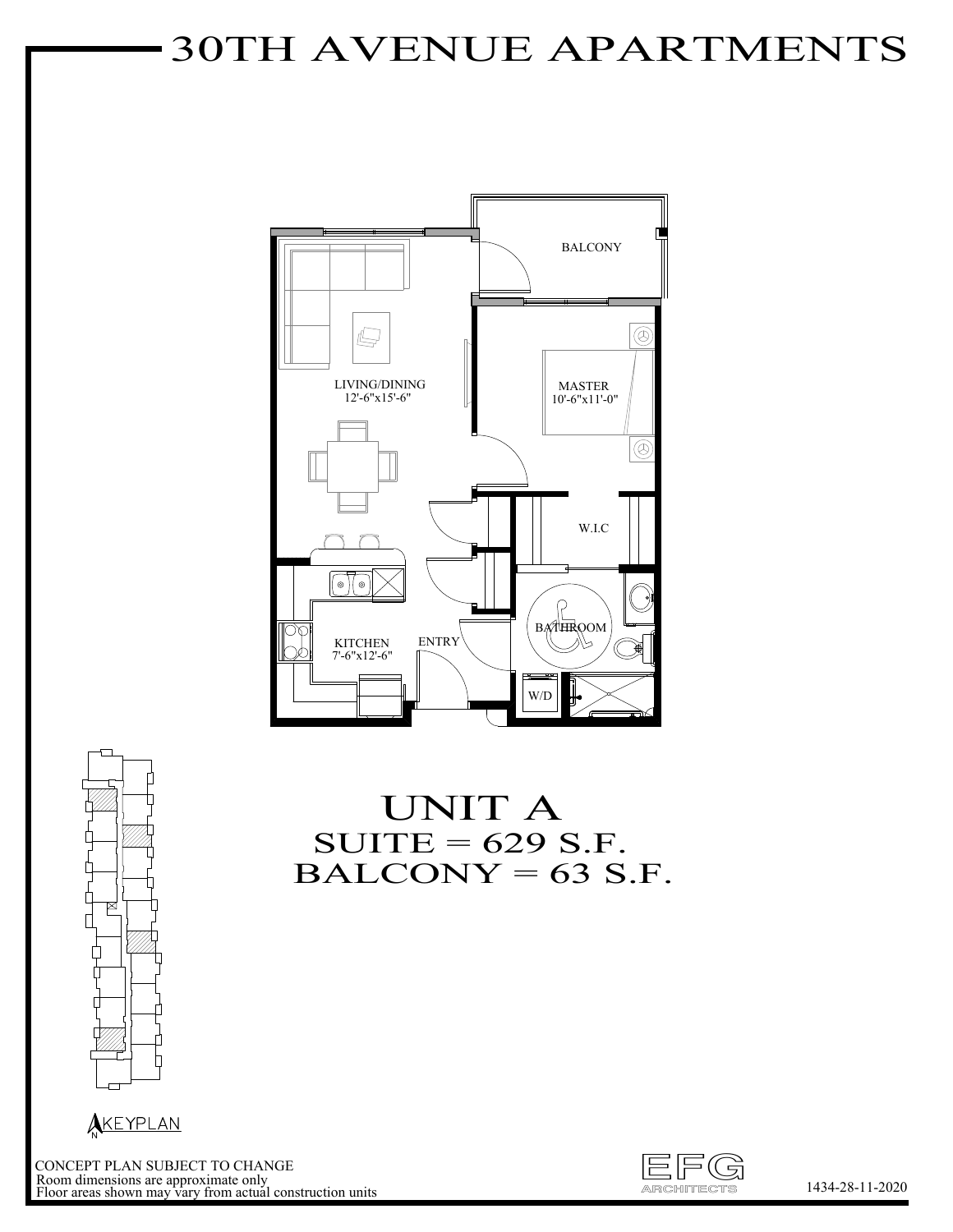# 30TH AVENUE APARTMENTS



Ŕ ⋔

UNIT B  $SUITE = 824 S.F.$  $BALCONY = 63 S.F.$ 



The CONCEPT PLAN SUBJECT TO CHANGE<br>Room dimensions are approximate only<br>Floor areas shown may vary from actual construction units 1434-28-11-2020 CONCEPT PLAN SUBJECT TO CHANGE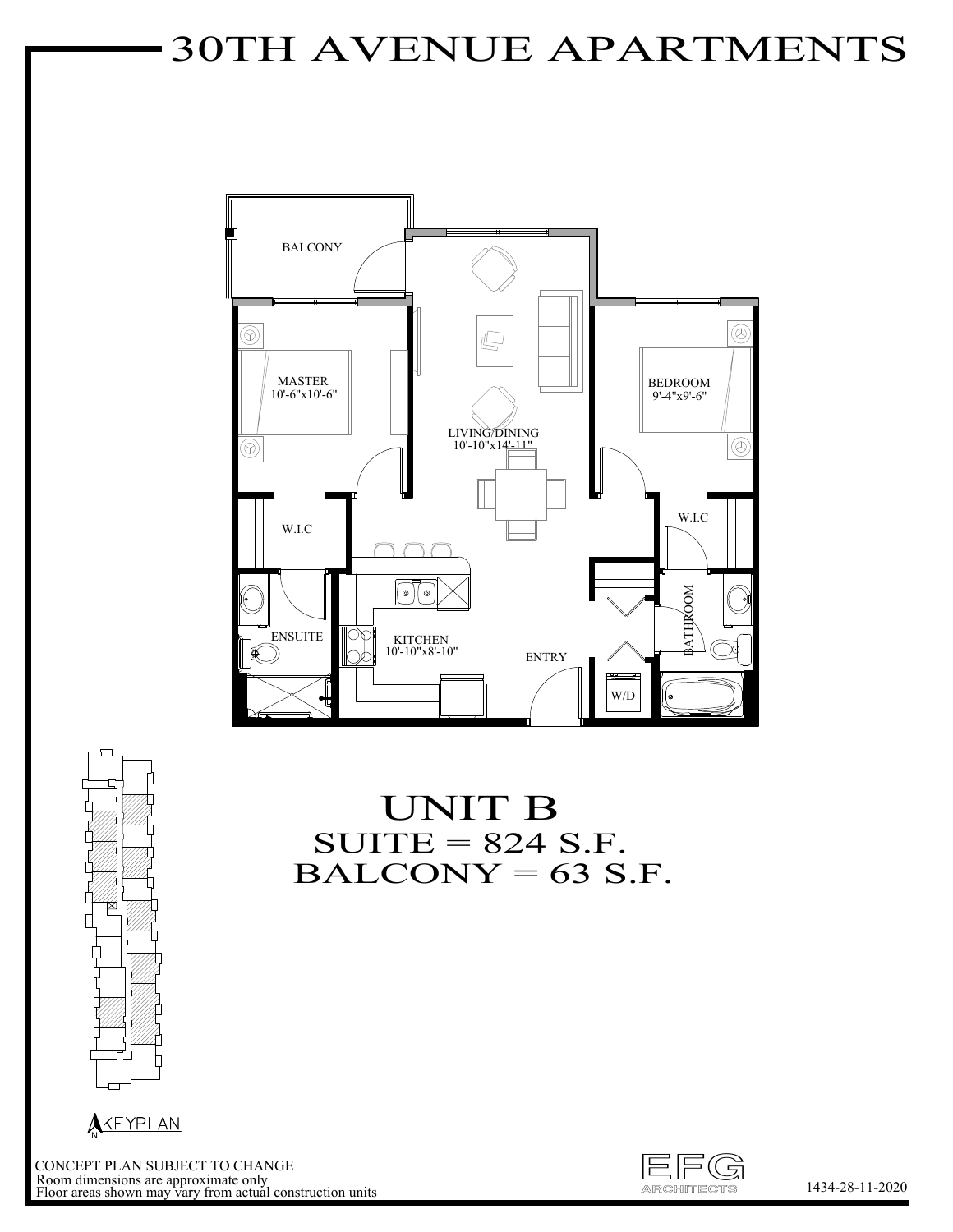# 30TH AVENUE APARTMENTS





#### UNIT C  $SUITE = 939 S.F.$  $BALCONY = 68 S.F.$